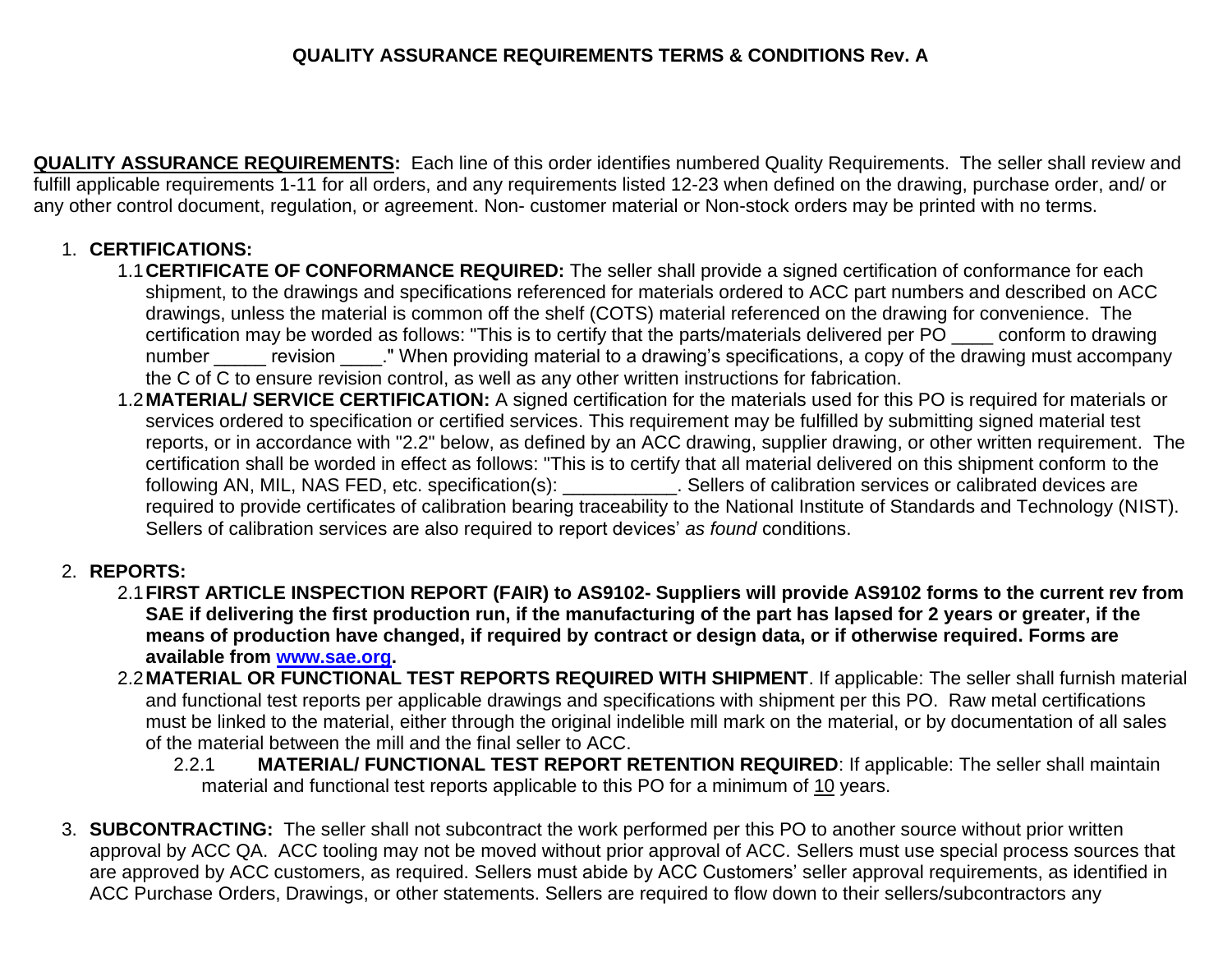applicable requirements in the sellers' purchasing documents, to ensure ACC customer requirements are communicated to all responsible sellers or subcontractors, including key characteristic requirements, as applicable.

- 4. **SPECIAL PROCESSES**: Sellers of special processes (those that cannot be fully verified by ACC) require the following additional controls (Applies to sub-tier suppliers as well):
	- 4.1Sellers of special processes are required to maintain registration to ISO 9001 (or sector schemes) or NADCAP accreditation, or similar certification within their scope of supplied services or provide evidence of compliance to section 4.2. ISO 9001 certification demonstrates such sellers either control processes in accordance with 7.5.2 (of ISO 9001), or they possess appropriate inspection capabilities to fully verify resulting products within their scope of supply, or,
	- 4.2Absent certification to ISO 9001, NADCAP or similar accreditation, sellers are required to provide evidence of appropriate measurement capability. Otherwise, evidence of process validation per 7.5.2 (ISO 9001) is required, or conformance to ACC procedures "ESD Work Instruction", "Soldering Work Instruction" or future procedures as applicable.
- 5. **COUNTERFEIT PARTS AVOIDANCE:** To mitigate the possibility of the inadvertent use of Counterfeit Parts, Seller shall only purchase authentic parts/components directly from original equipment manufacturers ("OEMs") and original component manufacturers ("OCMs") or through the OEM's/OCM's authorized distributors. Seller shall make available to Buyer, at Buyer's request, OEM/OCM documentation that authenticates traceability of the Parts to the applicable OEM/OCM. Purchase of Parts from independent distributors is not authorized unless first approved in writing by Buyer's duly authorized representative.

5.1**ORIGINAL MANUFACTURER:** Warehouses and distributors must identify the original manufacturer of all components.

- 6. **DOCUMENTATION LANGUAGE:** All written materials must be in English, or contain an English copy.
- 7. **MATERIAL CHANGES:** The material ordered on this PO may not be changed from the requirements and specifications in any way without written approval from ACC. Sellers are required to notify ACC of any changes in product and/or process definition. ACC management and/or affected ACC customer representative must review and approved proposed product/ process changes before they are implemented, as required by ACC customers.
- 8. **CURE DATE/SHELF-LIFE:** If applicable, the seller shall specify the cure date and/or shelf-life expiration date on the packing containers. Shelf life must be no less than 90% of total usable life unless otherwise approved by ACC by the delivery date.
- 9. **DOCUMENT DELIVERY:** All certifications, test reports, inspection records, FAA forms, and other supporting documentation for this PO shall be delivered to ACC with the part delivery or by electronic means when approved by ACC, or may be approved for ongoing retention and retrieval at the seller's facility upon verification of adequate document retention and retrieval processes- approval will be confirmed by ACC in writing (electronic or otherwise). When applicable, the e-mail subject line shall identify the ACC PO number, part numbers, and manufacturers' lot numbers. E-mail attachments (scanned documents) shall be in ".PDF" or ".jpg" format. In addition to delivery of documents, all records will be maintained by the supplier for a minimum of ten (10) years.
- 10.**AUDIT:** The seller's facility is subject to evaluation by ACC representatives, ACC customers, and regulatory authorities for all facilities involved in the order and to all applicable records.